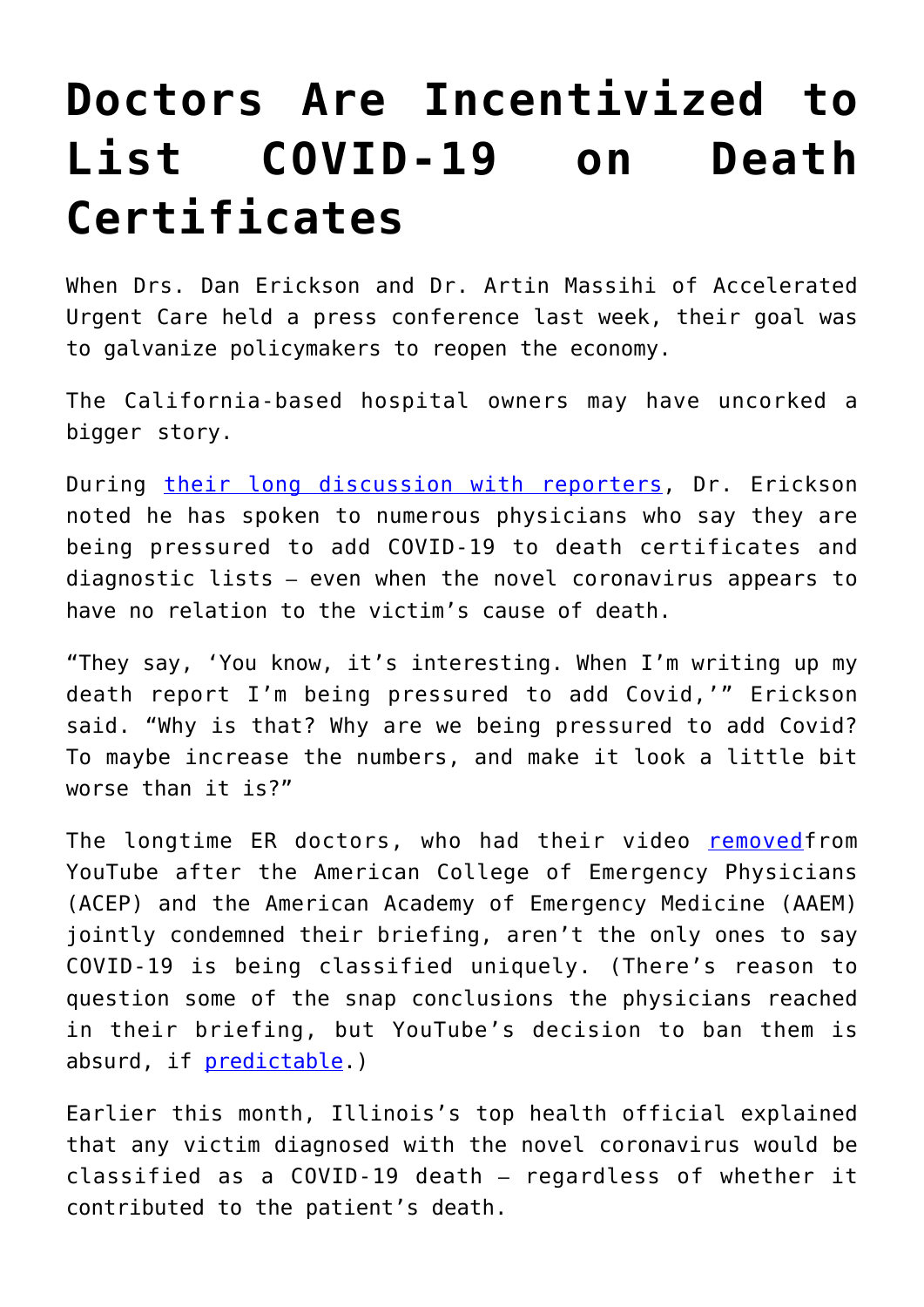"If you died of a clear alternate cause, but you had Covid at the same time, it's still listed as a Covid death," Dr. Ngozi Ezike, the director of Illinois's Department of Public Health, [explained](https://www.youtube.com/watch?v=H5FdnrRR2iY) to reporters.

Not all states have taken an approach as direct as Illinois's, but even where state guidelines don't call for listing the mere presence of COVID-19 as the cause of death, it appears hospital administrators are taking a proactive role.

When a reporter asked Erickson who was applying the alleged pressure on physicians, he said it was hospital administration.

"We're being pressured in-house to add Covid to the diagnostic list when we think it has nothing to do with the actual cause of death," Erickson said.

So are hospitals conspiring to gin up COVID-19 deaths to make the pandemic look worse than it is? Probably not. There's a simpler explanation: incentives.

As Minnesota lawmaker and longtime family practitioner Dr. Scott Jensen recently observed, hospitals are incentivized to pressure physicians to include COVID-19 on death certificates and discharge papers, since [the CARES Act](https://home.treasury.gov/policy-issues/cares) increases Medicare payments to hospitals treating COVID-19 victims.

"Hospital administrators might well want to see COVID-19 attached to a discharge summary or a death certificate. Why? Because if it's a straightforward, garden-variety pneumonia that a person is admitted to the hospital for—if they're Medicare—typically, the diagnosis-related group lump sum payment would be \$5,000," said Jensen, whose claim was [fact](https://www.usatoday.com/story/news/factcheck/2020/04/24/fact-check-medicare-hospitals-paid-more-covid-19-patients-coronavirus/3000638001/)[checked](https://www.usatoday.com/story/news/factcheck/2020/04/24/fact-check-medicare-hospitals-paid-more-covid-19-patients-coronavirus/3000638001/) by USA Today. "But if it's COVID-19 pneumonia, then it's \$13,000, and if that COVID-19 pneumonia patient ends up on a ventilator, it goes up to \$39,000."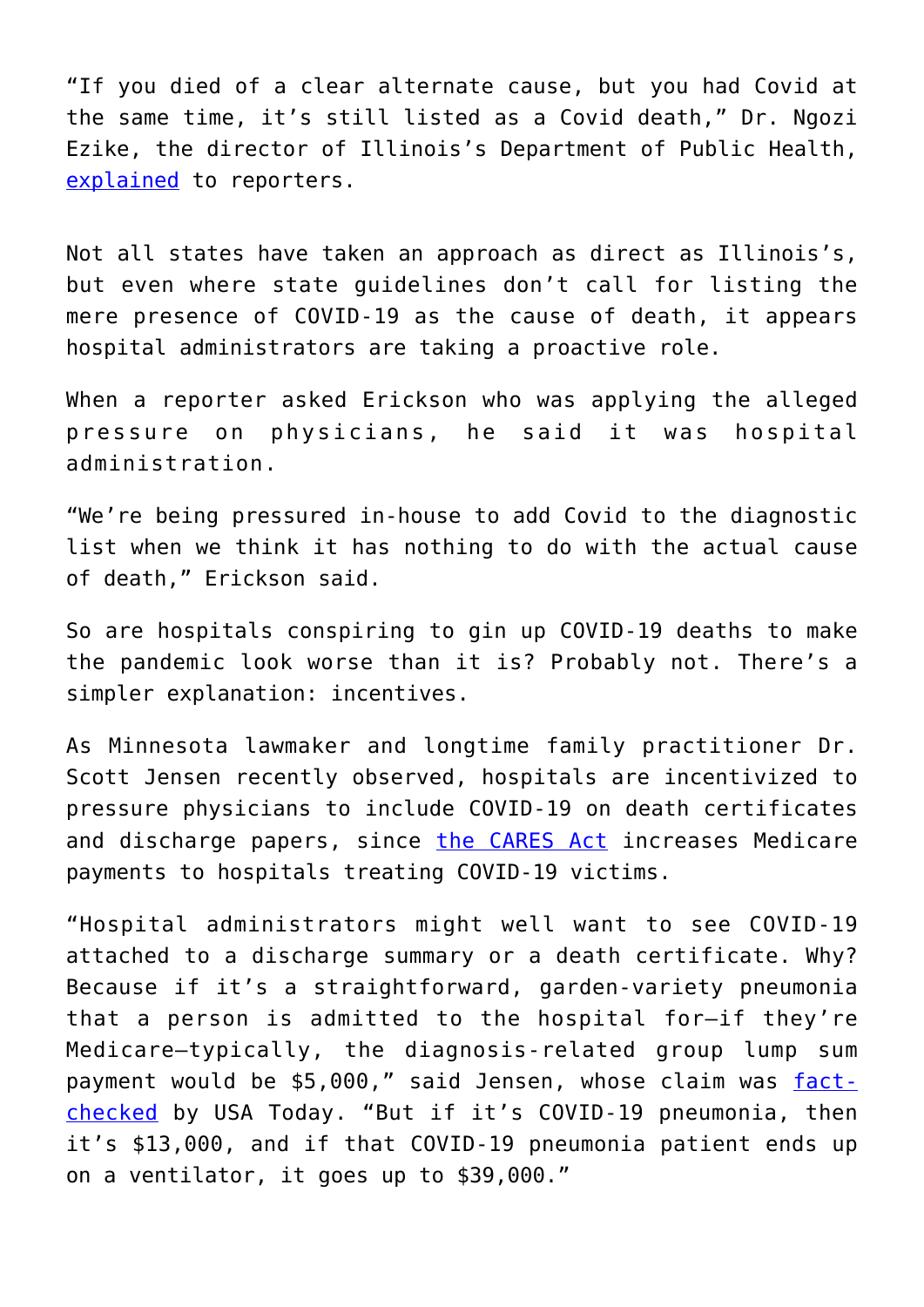The idea that physicians would be pressured to list COVID-19 on death certificates even when it appears the virus had little or nothing to do with someone's cause of death might sound crazy, but some would say it was entirely predictable.

"Show me the incentive and I'll show you the outcome," American businessman Charlie Munger once observed.

The economic incentive is clear and does not require any conspiracy.

By creating a massive federal program that links goosed Medicare payments to COVID-19 treatments, the feds incentivized hospitals to add COVID-19 to diagnostic lists and death certificates. It also incentivized hospitals to get patients on ventilators, [which may have done more harm than](https://time.com/5818547/ventilators-coronavirus/) [good](https://time.com/5818547/ventilators-coronavirus/), as hospitals have reported unusually high fatality rates for COVID-19 patients on ventilators.

"We aren't pressured to test for flu," Dr. Erickson said during his press conference. "Why are we being pressured to add Covid?"

The simple answer is this: [incentives matter](https://fee.org/articles/are-seat-belts-making-you-less-safe/).

It's a lesson policymakers in Washington, D.C. – who've also managed to create an employment structure that [pays many](https://www.forbes.com/sites/sarahhansen/2020/04/22/another-small-business-headache-some-employees-are-asking-to-be-laid-off-thanks-to-higher-unemployment-benefits/#55a5f2e56c69) [workers more to stay home than go to work](https://www.forbes.com/sites/sarahhansen/2020/04/22/another-small-business-headache-some-employees-are-asking-to-be-laid-off-thanks-to-higher-unemployment-benefits/#55a5f2e56c69) – seem to never learn.

—

*This article was originally published on FEE.org. Read the [original article.](https://fee.org/articles/physicians-say-hospitals-are-pressuring-er-docs-to-list-covid-19-on-death-certificates-here-s-why/)*

[Image Credit: YouTube-Christian News 360°, "[COVID-19 Briefing: Current](https://www.youtube.com/watch?v=vJprwe_rWeM#action=share) [Quarantine Approach Wrong Based on Science | Dr Erickson & Dr Massihi Pt1"](https://www.youtube.com/watch?v=vJprwe_rWeM#action=share)]

Image Credit: [Image Credit: YouTube-Christian News 360°,